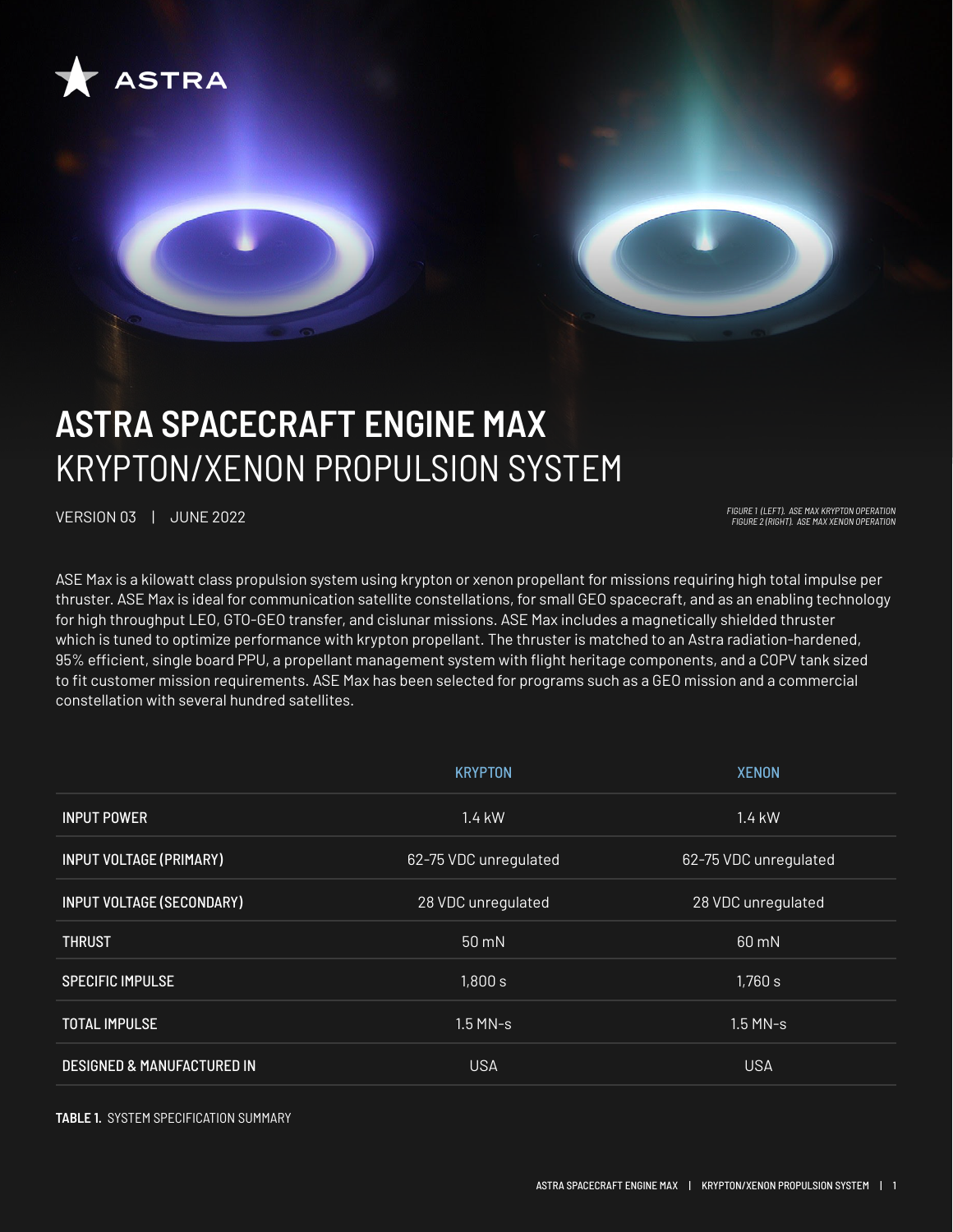## *SUBSYSTEM COMPONENTS*



**FIGURE 3.** ASE MAX THRUSTER **FIGURE 4.** ASE MAX TEST RESULTS USING KRYPTON

#### **THRUSTER**

ASE Max includes a magnetically shielded thruster which has been tested from 650 W up to 1.8 kW to PPU and is configured for operation at 1.4 kW to the PPU.

#### **KEY FEATURES**

- Tuned to optimize performance for krypton propellant
- Designed for use with krypton or xenon propellants
- Magnetic shielding for at least 1.5 MN-s total impulse
- Consistent performance from start of life to end of mission
- Instant-start, center mounted cathode
- Designed for multi-thruster operation
- Thruster can operate between 800 W and 1.8 kW to PPU (System optimized for 1.4 kW operation)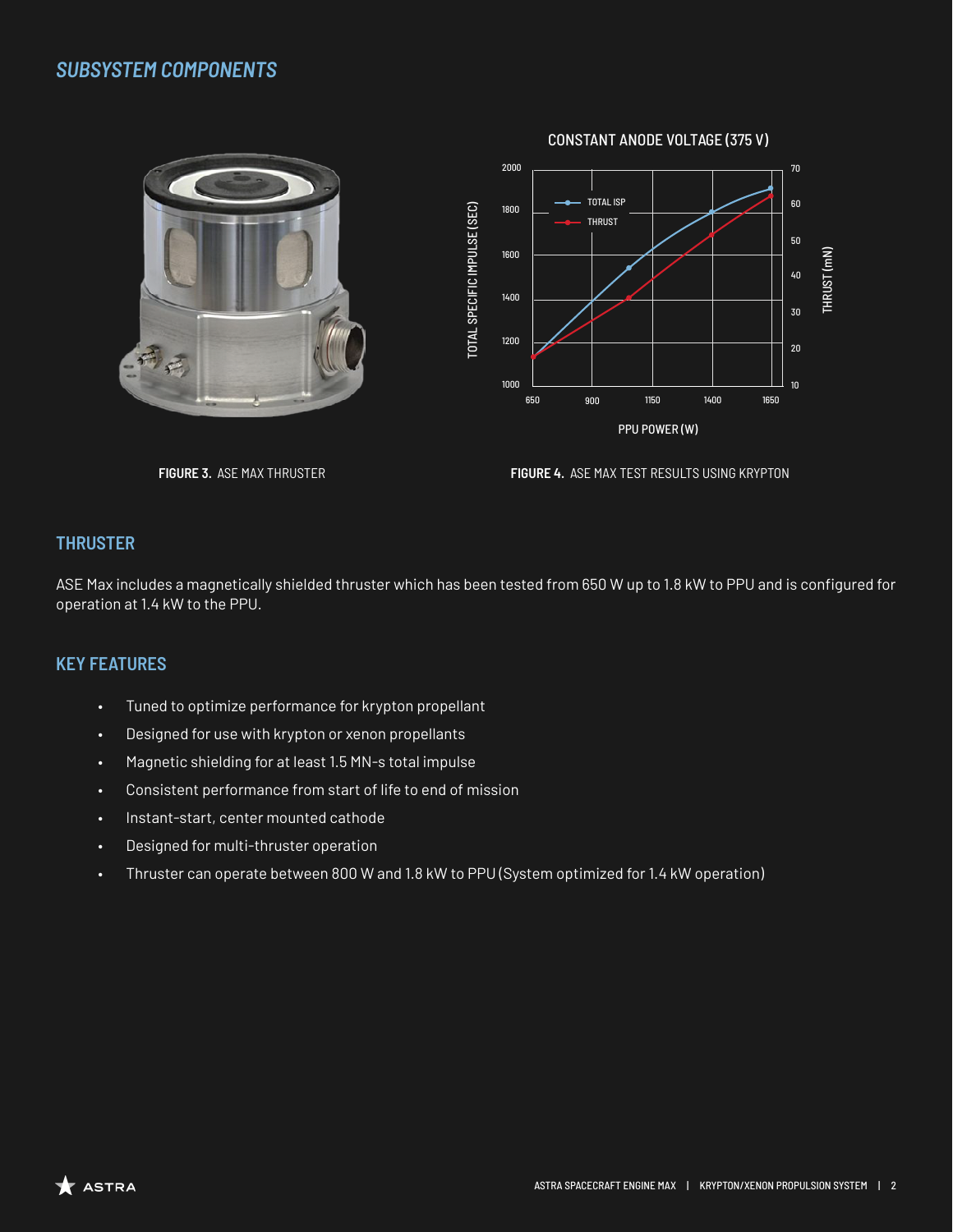|                            | <b>KRYPTON</b> | <b>XENON</b> |
|----------------------------|----------------|--------------|
| <b>POWER</b>               | 1.4 kW         | 1.4 kW       |
| <b>THRUST</b>              | 50 mN          | 60 mN        |
| <b>SPECIFIC IMPULSE</b>    | 1,800 s        | 1,760 s      |
| <b>TOTAL IMPULSE</b>       | $1.5$ MN-s     | $1.5$ MN-s   |
| <b>THRUSTER MASS</b>       | $4.5$ kg       | $4.5$ kg     |
| <b>THRUST VECTOR ANGLE</b> | $± 1$ degree   | $±1$ degree  |
| <b>CATHODE THROUGHPUT</b>  | $7,500+$ hrs   | $7,500+$ hrs |

#### **TABLE 2.** THRUSTER SPECIFICATIONS

#### **PPU**

The ASE Max PPU provides power and control to the ASE Max thruster, valves, regulator, and pressure transducers. The PPU is designed for 100 kRad TID, no Destructive SEEs at less than 38 MeV.cm<sup>2</sup>/mg and a lifetime of 15 years. This PPU design prevents gate ruptures and latchups, is tolerant of transients and upsets, and is suitable for missions from LEO through the Van Allen belts to GEO.

| <b>HIGH VOLTAGE IGNITER</b>                   | Regulated supply operated during thruster activation                                                                              |
|-----------------------------------------------|-----------------------------------------------------------------------------------------------------------------------------------|
| <b>MAGNET SUPPLY</b>                          | Regulated constant-current supply                                                                                                 |
| <b>VALVE AND PRESSURE TRANSDUCER SUPPLIES</b> | Regulated supplies provide power to actuate the ASE Max system<br>pneumatic valves and operate the subsystem pressure transducers |
| <b>DISCHARGE CONVERTER</b>                    | Regulated main power supply to the ASE Max thruster                                                                               |
| <b>INPUT VOLTAGE (PRIMARY)</b>                | 62-75 VDC unregulated input required for thruster                                                                                 |
| INPUT VOLTAGE (SECONDARY)                     | 28 VDC regulated input for feed system and housekeeping circuits                                                                  |
| <b>PPU MASS</b>                               | $2.5$ kg                                                                                                                          |
| <b>EFFICIENCY</b>                             | 95%                                                                                                                               |

**TABLE 3.** PPU SUMMARY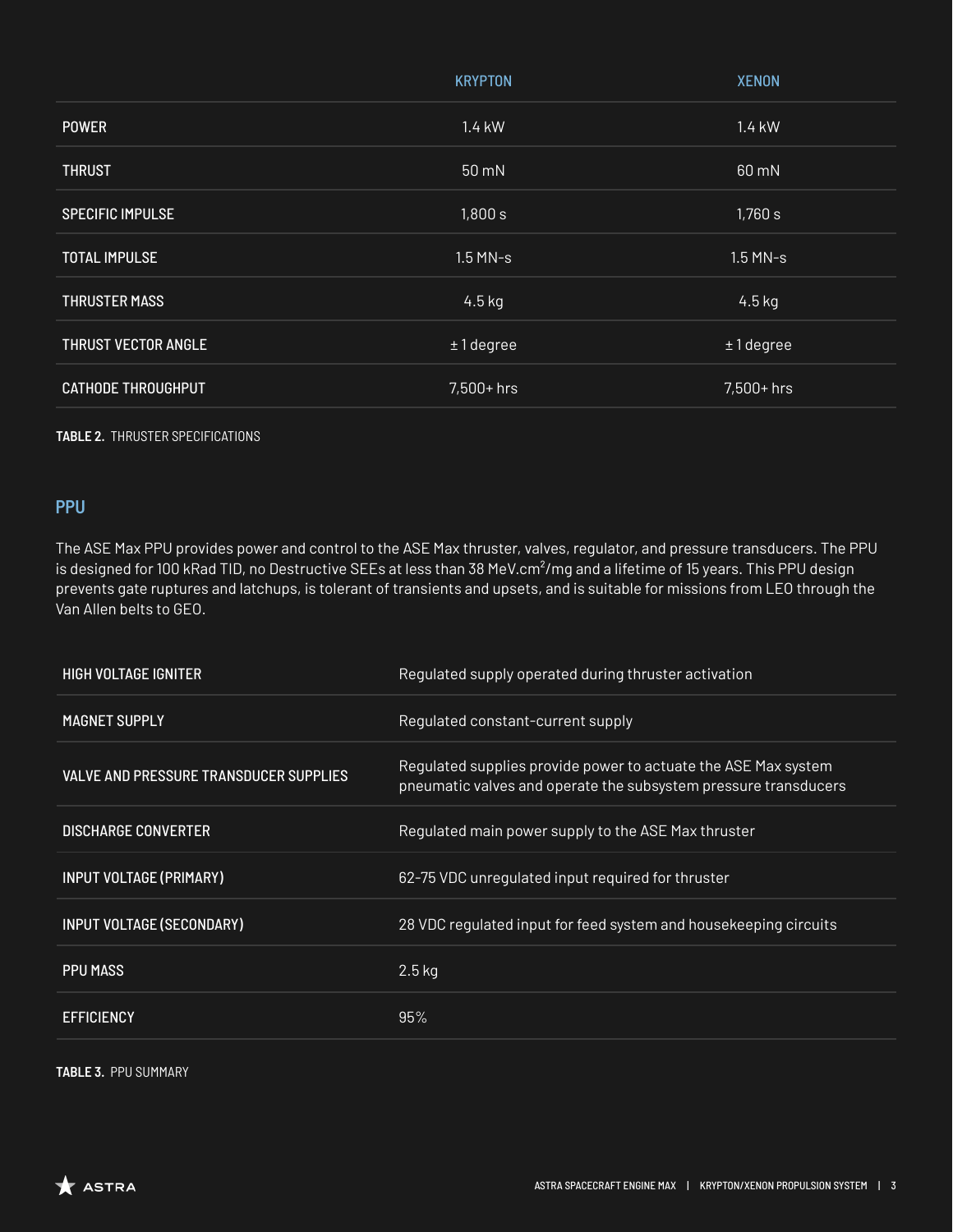## **PROPELLANT STORAGE AND MANAGEMENT ASSEMBLY (PSMA)**

Astra provides xenon/krypton propellant feed systems with flight heritage.

The PSMA consists of a Propellant Management Assembly (PMA), a Xenon Flow Control (XFC), and carbon overwrapped pressure vessel (COPV) for propellant storage.

| PROPELLANT MANAGEMENT ASSEMBLY<br>(PMA) | <b>SERVICE VALVES: Fill and drain</b><br>PRESSURE TRANSDUCERS: Propellant gauging<br>SYSTEM FILTER: 25 micron absolute<br>NORMALLY CLOSED VALVE: High pressure isolation valve, primary inhibit to<br>internal leakage (option for parallel redundancy)<br>LATCHING VALVES: High pressure isolation valve, secondary inhibit to internal<br>leakage |
|-----------------------------------------|-----------------------------------------------------------------------------------------------------------------------------------------------------------------------------------------------------------------------------------------------------------------------------------------------------------------------------------------------------|
| XENON FLOW CONTROL (XFC)                | PROPORTIONAL CONTROL VALVE: Produce required mass flow for the thruster<br>SOLENOID VALVES: Low pressure isolation and flow control to each thruster<br>ORIFICE: Restrict flow to provide required mass flow split between anode and<br>cathode                                                                                                     |
| ORIFICE FLOW SPLIT                      | Three orifices to control flow for anode, cathode, and ignition flow. Ignition<br>flow is operated for a short duration at startup using a low pressure latch<br>valve.                                                                                                                                                                             |
| <b>INHIBITS</b>                         | Two inhibits that prevent propellant leak: 1) Normally closed valve and<br>latching solenoid valves in series between tank and thruster. 2) Service<br>valve for fill and drain of propellant. The unit has a metal to metal seat and<br>valve cap acts as a second seal.                                                                           |
| <b>PRESSURE</b>                         | High pressure side rated for MEOP of 4,000 psia at 60 °C; proof 6,000 psia;<br>burst 10,000 psia                                                                                                                                                                                                                                                    |
| <b>REDUNDANCY</b>                       | Parallel redundancy of high pressure valves and regulators within the PMA                                                                                                                                                                                                                                                                           |
| LEAKAGE                                 | Internal leakage shall be less than 8.33 x 10 -4 sccs and external leakage<br>less than $1.0 \times 10 - 6$ sccs                                                                                                                                                                                                                                    |
| <b>ACCEPTANCE TEST</b>                  | All flight assemblies shall undergo leak and proof pressure testing.<br>Additional service valves in the PMA allow for isolated proof and leak<br>testing of the high pressure systems                                                                                                                                                              |
|                                         |                                                                                                                                                                                                                                                                                                                                                     |

**TABLE 4.** PSMA SUMMARY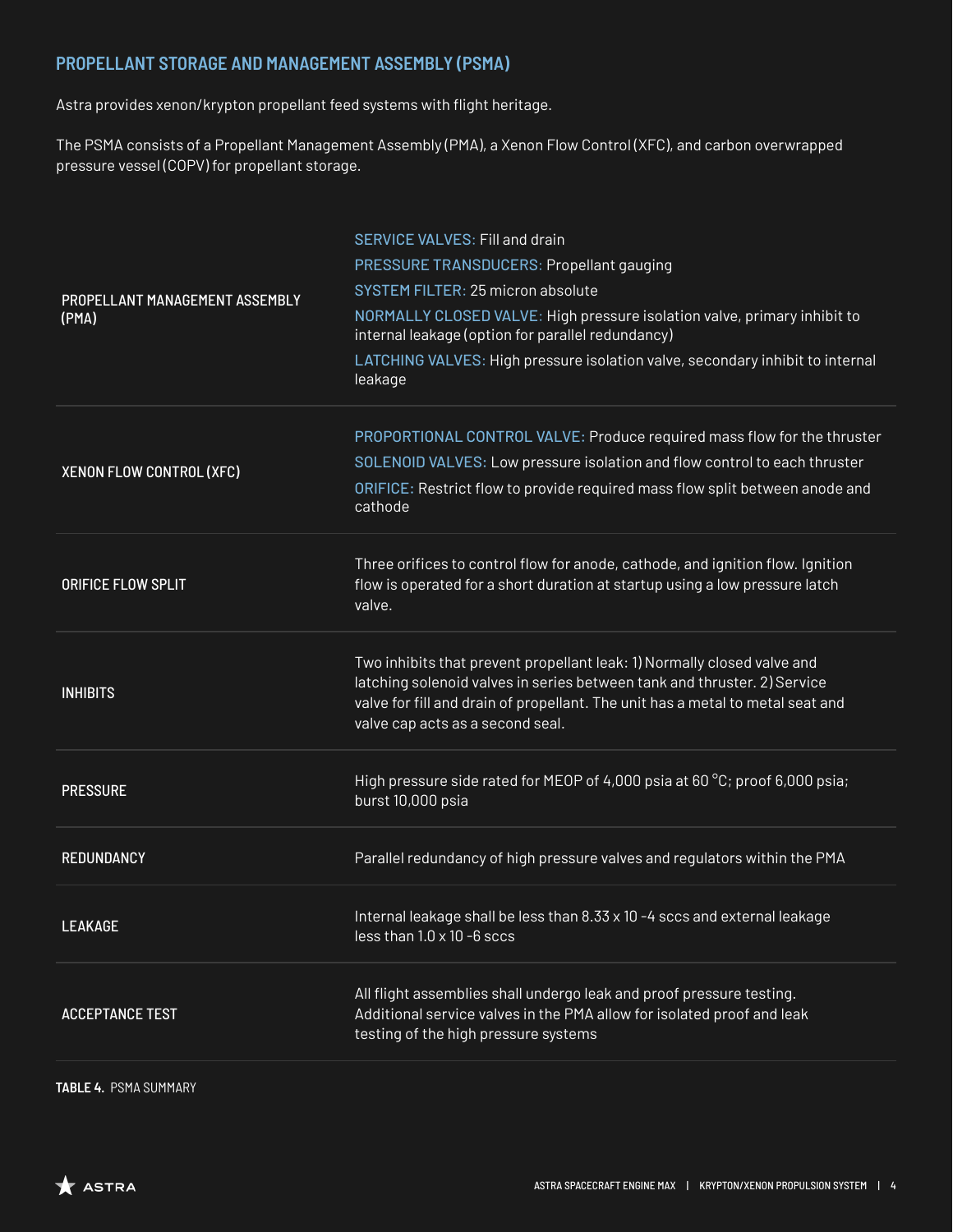### **PROPELLANT TANK**

Astra has teamed with an established space hardware manufacturer to provide heritage propellant tanks.

| <b>TANK CONSTRUCTION</b>  | COTS composite overwrap pressure vessel (COPV) with aluminum liner              |
|---------------------------|---------------------------------------------------------------------------------|
| <b>MEOP</b>               | 2,700 psia at 60 °C for Xe; 4,000 psia at 60 °C for Kr                          |
| <b>PROOF PRESSURE</b>     | $1.5 \times MEOP$                                                               |
| <b>BURST PRESSURE</b>     | $2.0 \times MEOP$                                                               |
| <b>QUALIFICATION TEST</b> | Both burst and proof pressure shall be verified during qualification<br>testing |
| <b>ACCEPTANCE TEST</b>    | All flight tanks shall undergo proof pressure testing prior to delivery         |
| <b>RANGE SAFETY</b>       | All flight tanks shall be proof tested to meet range safety requirements        |
| <b>HERITAGE</b>           | COPV family has flight heritage                                                 |
|                           |                                                                                 |

**TABLE 5.** PROPELLANT TANK SUMMARY

# *ELECTRICAL*

| FULL POWER INPUT TO PPU        | 1.400 W                                           |
|--------------------------------|---------------------------------------------------|
| <b>INPUT VOLTAGE (PRIMARY)</b> | 62-75 VDC unregulated input required for thruster |
| INPUT VOLTAGE (SECONDARY)      | 28V VDC regulated input required for feed system  |
| <b>PPU EFFICIENCY</b>          | 95%                                               |
| <b>COMMUNICATION INTERFACE</b> | RS 422, RS 485                                    |
|                                |                                                   |

**TABLE 6.** ELECTRICAL SUMMARY